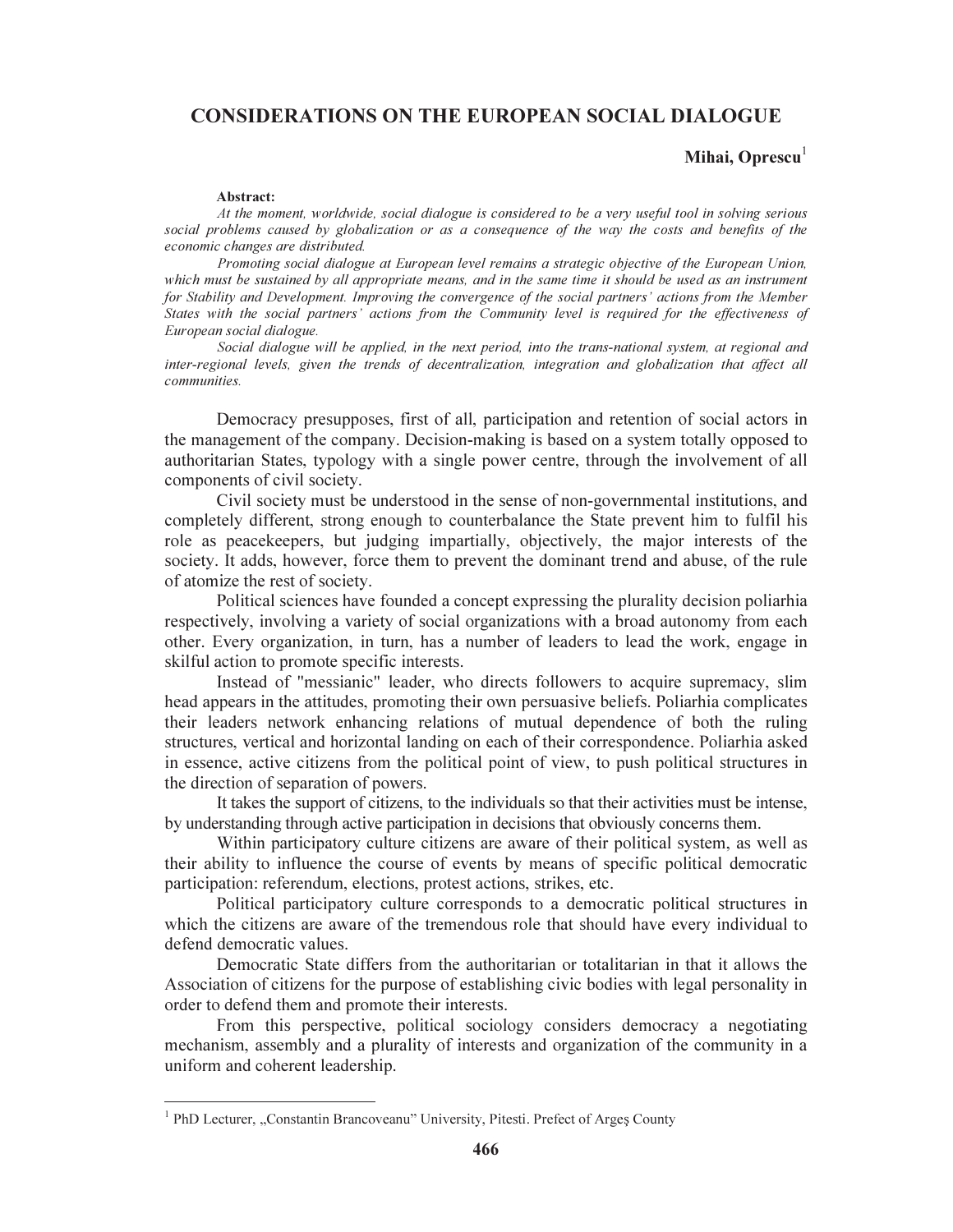The consensus, as an instrument of negotiation, it is essential for effective decision making, by assuming and accepting them, and their finality.

Development of social partnership and civil society represents the cultural and historical processes that are closely linked to economic and social realities, of mindsets and human values, culture and maturity of a given community. Tolerance, social responsibility, recognition of pluralism and cultural characteristics that volunteering is endorsing a certain evolution of the dialogue in society, whether it be of social dialogue and civil dialogue.

Civil dialogue is the mechanism by which citizens shall consult, it organizes or collaborates, spontaneously or in organised structures to rule or participate in the management of public affairs, to analyze, criticize the decisions or claims of the authorities, but also to promote the interests of professional, cultural, social or economic.

Social dialogue is the concrete way to transpose the principles in consultation with socio-economic and specific consensus democracy. At the table of dialogue, negotiations are brought the two sides of industry, trade unions and employers or when the situation so requires, the social partner becomes even State or local public administrations.

Organised civil society represents an integrated whole, and organized civic life, actors of economic and social, including the social partners-employers and trade unions; representative organizations of other economic and social interests-professionals, farmers, etc. non-governmental organizations; religious communities.

From this conception and depending on the nature of the rights and interests represented on the socio-economic, civic, or dialogue with and between the social partners, and other interest groups economic and social is titled social dialogue and dialogue with non-governmental organizations and civic dialogue-religious community. Both components belong to the macroeconomic dialogue, meant to ensure a democratic Government, close to his citizens of the options, their needs and interests.

The dialogue between the Administration and the social partners should be developed concurrently with the independent dialogue between the social partners and between them and other representative organizations of civil society in an efficient manner.

A role in the development of this social dialogue lies with the public authorities to be, beyond the recognition of the autonomy of the social partners and independent process of dialogue, to give importance to the results of this process-opinions, recommendations, agreements.

Construction of national mechanisms in support and recognition of the results of bipartite social dialogue by Member States ' administrations are important actions in the development of social dialogue. Monitoring the implementation of the agreements made between trade unions and employers ' associations must be implemented so as to be known how much better their impact, with a view to the construction of future actions.

Everywhere in the world the social dialogue is considered extremely useful in solving social problems, tackling major consequence of globalization, how are assigned costs and advantages of economic exchanges. That's why the State is interested to train employers and representative organizations of workers in decision-making, allowing them to express their views and participate in the elaboration and implementation of economic measures, of a particular or general.

Social dialogue helps to prevent social instability and prevent misunderstandings that could arise if the two sides would not be consulted and taken into account their point of view. His positive effects extend not just to the economy or social issues, but even the Government.

Social dialogue was originally designed as a formal relationship between labour market actors and the public authority responsible for labour policy, tripartite institutions having to deal with General issues with private ones in the field of employment and labour. However, today, the social dialogue has a much wider. It encompasses all forms of negotiation and consultation, and the exchange of information between representatives of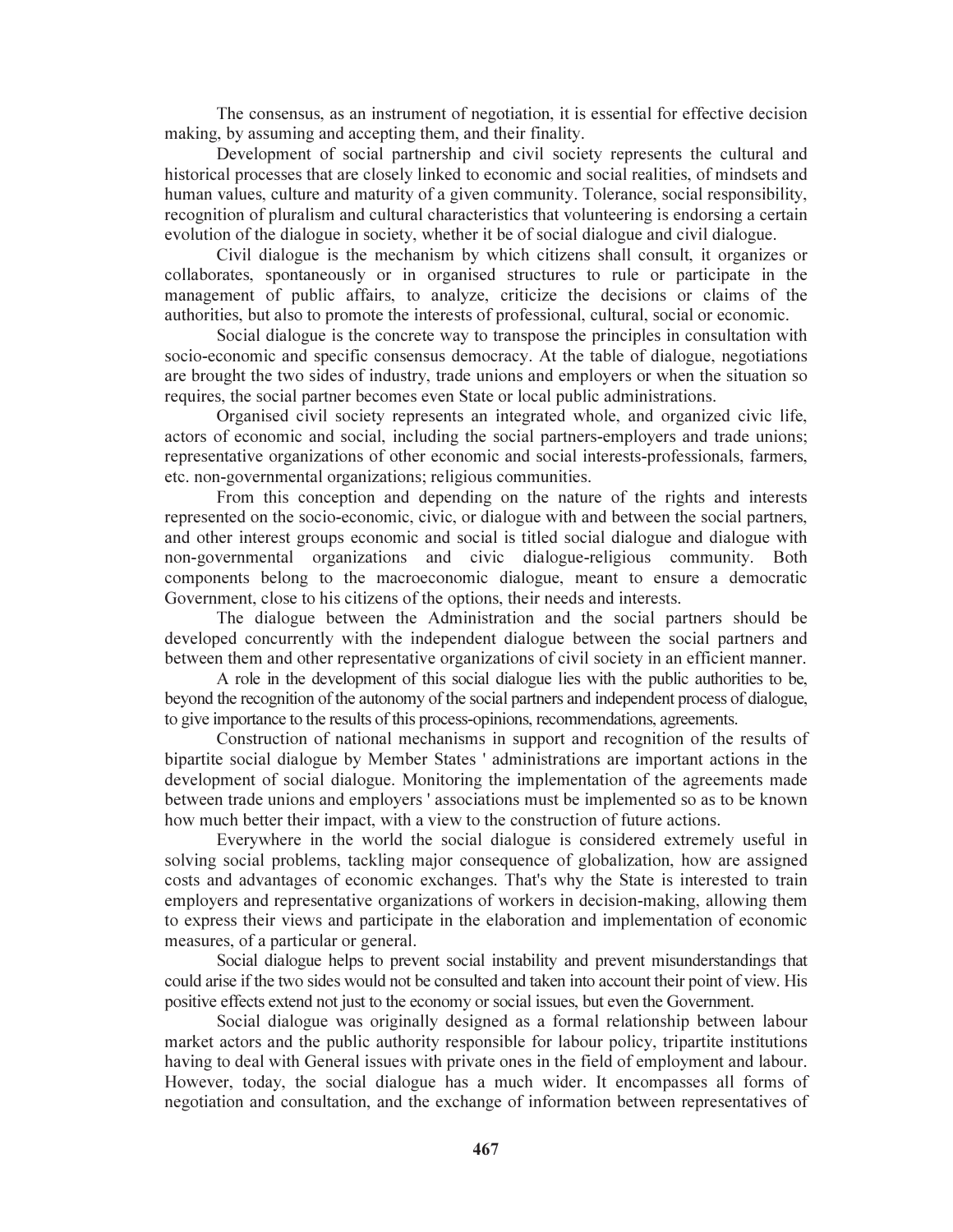Governments, employers ' and employees regarding subjects of common interest economic and social order.

The notion of social dialogue comprises the traditional term of professional relations, collective bargaining at the level of bi-unit or branch of activity, as well as relations between the social partners and the State. it shall, however, and tripartite cooperation on labour market issues and takes place in the tripartite bodies widened.

At european level the concept of social dialogue was established after 1980, when, under the aegis of the Council of Europe, have organized the first meeting between the two sides, namely the European Trade Union Confederation, the European Union and the Union of employers of public undertakings of General interest.

Dialogue with the social partners and other organised civil organizations in an efficient manner, as well as their involvement in the process of socio-economic development were the tools and strategic objectives for the European Union, which faced over the last ten years with new challenges arising from the enlargement of the European space, switching to information society and the process of globalization.

She identified in the dialogue with the social partners, the new pillars of stability and development.

The Val Duchesse dialogue, named after the place where the first meeting took place in 1985, built between three European organisations representative of national industrial employers ' cross-industry trade union, and on the voluntary and informal, coordinates generated dozens of joint statements, opinions and four agreements signed and over seven summits in the area of social dialogue.

But a series of conventions such as, for example, the framework agreement on fixed term work are signed and the European Association of Craft and Small Manufacturers (European Association of Craft Small and Medium-Sized Enterprises end-UEAPME).

Mutual recognition of the status of dialogue partner, of the importance of the debate on the issues faced by each other, are the ingredients of this product.

Thus, it was concluded that this form of dialogue must be supported and promoted both at European level and at national level, reflecting the level of maturity and responsibility of the social partners. Independent trade unions-employers are a key factor in taking responsibilities and proper recognition of the autonomy of the social partners. Furthermore it has been decided that the concept should be promoted Val Duchesse dialogue at all levels in Europe, up to enterprise level and beyond the current borders of the European Union and in the candidate countries.

You may find an accelerated dynamic of social dialogue, especially at the level of the past 10 years, significant in this sense of the inclusion in the Treaty on European Union regulations to support and promotion of this tool of economic and social development.

Social dialogue is already for the twenty-first century, an important component of the Community Foundation for making decisions in the face of economic and social challenges which the European Union will face. Assuming the new roles of the social partners, to use in a higher degree of instruments provided by the Treaty of the European Union, increasing the quality of industrial relations and emphasizing the principle of subsidiarity in implementing the agreements made between the two sides are expected trends at Community level.

In the context of accelerating technological change, economic and social, the 21st century will mark the balance between adaptability and security of workers ' organizations, in substantially changing employment relationships and industrial relations.

Managing change can no longer be, in this context, the responsibility of a single type of organizations, institutions or structures, cooperation and dialogue representing viable tools to these new challenges. The social partners should play an important role in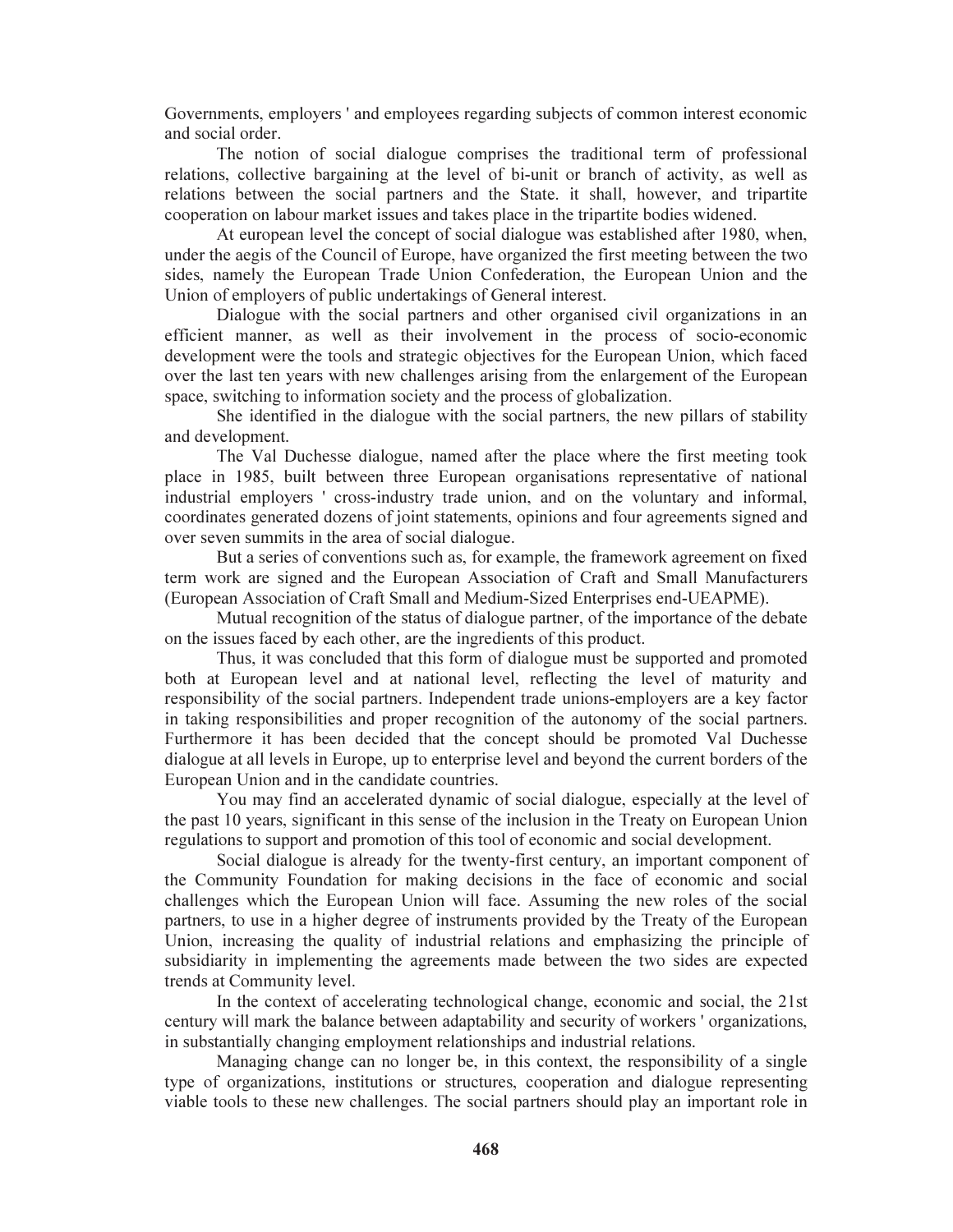achieving the balance and in the management of change. Relations between the European institutions and the social partners and between them is reflected in the debates, briefings, consultations, negotiations, agreements and joint actions.

Representative organisations of the various economic interest groups can thus inform their social members over the decisions that affect them; they can influence or participate in their implementation.

These lead to an improvement in relations and the stability of the European legislative framework, increasing social actors responsibilities regarding the improvement of living conditions of employees, the widening of economic agents competitiveness, to the observance of human rights and European values.

The effectiveness of industrial relations platforms, level of maturity, and representativeness of social partners at the level of each Member State of the Union, are essential prerequisites for a modern building of the social dialogue at European level.

Today, there are structures of social dialogue in all the European Union countries, where the social partners can be consulted and where they can express their views on the various decisions of the administration. In many countries, social partners participate directly in the implementation of strategies and social policies, by participating in the management of various institutions with roles in these areas. In this way, the responsibilities to achieve the objectives are split, the consent becomes an instrument of social policy management.

The creation of a consolidated system of social dialogue fits and integrated into the development and implementation of Community policies should be a priority for the future evolution of the European Union.

Promoting the social dialogue at European level remains a strategic objective for the European Union, which must be supported with all appropriate steps concurrent with its use as an instrument of stability and development. An improvement of the convergence social partners ' actions at Member State level, with the actions of the social partners at Community level is necessary for the effectiveness of the European social dialogue.

In this way Member States should reconsider the measures that can stimulate and at the same time recognize the importance of social dialogue, taking into account the nature of the instruments covered by article 137-139 of the Amsterdam Treaty. The current coordinates of consultation between the European institutions and the social partners are determined by a set of Community rules, structured, including a special significance of the agreement on Social Policy annexed to the Treaty of Maastricht. This document confers on the Community administration's ability to deal with the social challenges and provides an important instrument of social dialogue in this process.

Consultation of the social partners under the auspices of the Treaty of the European Union, calls for construction of a new balance between the terms of time and effectiveness of the process, between procedural and dynamic stability of the organizations to be consulted. This new challenge will consider it necessary to adapt the procedures for consultation to accelerate socio-economic changes and technological.

In the context of enlargement of the European Union, to speed up the change of all kinds, globalization, the emergence of new technologies and forms of work, the social partners will play an active role in several new areas.

In this sense, social dialogue will expands towards the areas of modernisation of work organisation, anticipating structural changes, the development of continuing vocational training, reconciliation of professional life with family life, the integration of disadvantaged persons, etc.

Extension of the consultation of social partners should be effected as to ensure representation degree, to get to implement the Community acquis and of the manifestation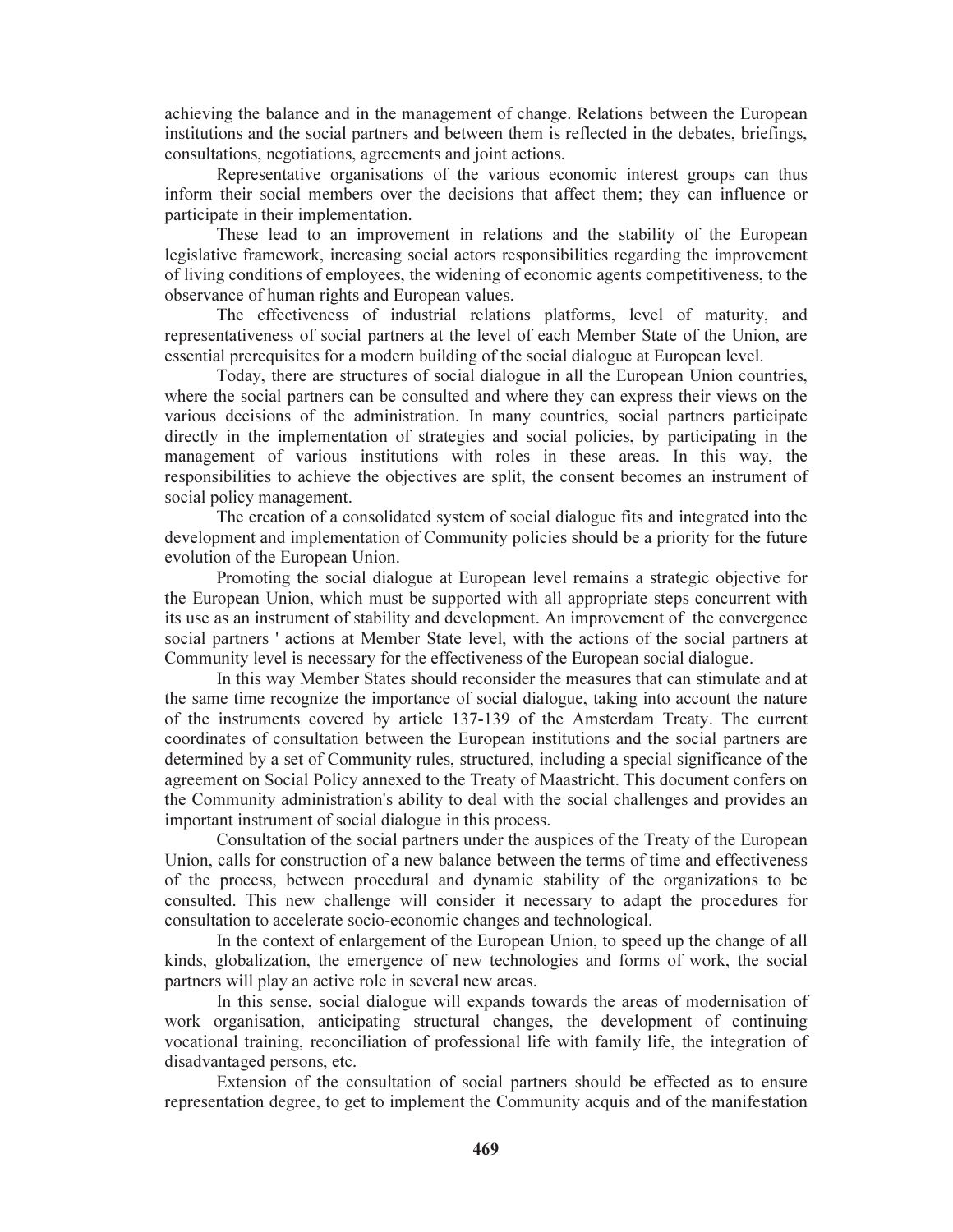of their interest for other areas which are not provided for in the Treaty on European Union, as well as stepping up the European institutions support to meet these requirements.

Reformation of the social dialogue at Community level shall take into account the results, effectiveness and efficiency of the sectoral social dialogue structures, institutionalized by decision 98/500/EC on the establishment of sectoral dialogue committees promoting the dialogue between the social partners at European level.

A regular functioning and assessment of the results generated within these committees is necessary for the identification of new measures to strengthen the sectoral social dialogue in the community. New sectoral social dialogue committees can occur due to challenges in the period ahead that derives from economic and social developments of the 21st century.

The actions of those factors which causes substantiation of actions and reaction of the social partners in the framework of these structures should be intensified so that statements and opinions common to represent the constructive inputs for each community measure.

Consultation procedures for decentralization at the level of the European institutions is still a necessity, so that the process to be carried out at the level of components and new solutions to be identified at the periods of reply of the European economy. The Standing Committee on Employment, established in 1970 and which reflects the dialogue, consultation and joint action of the Council, the Commission and the social partners in the co-ordination of employment and human resources, is a large pillar of community social dialogue for the future period.

The reform of the Standing Committee on employment determined the new coordinates of the social dialogue at the level of the European employment policy. Involvement of the social partners at all stages of the coordinated strategy for employment work force contributes to a highly effective safety programs related to the employment guidelines.

The establishment of mechanisms for the evaluation of this contribution should be imposed both at European level and at national level. Involving the social partners in the employment system coordination of human resources has generated new roles at their level, expanding their role in the European plan.

Greater decentralization of decision-making on Community policies in the field of the social and labour can be expected for the future, taking into account the necessity to increase the capacity of the European institutions to respond to changes in what the fastest in the economic, social, technological or political.

Another cause of this decentralization and the involvement of social partners in the management of various social policies and is a requirement of the Community institutions, among its citizens increasingly emphasized in the last period. New models of consultation within the intersectoral social dialogue will have to take into account the results of ongoing projects and experience deficiencies advisory committees in existence up to now.

An effective participation of the social partners and the use of inputs that were generated within these structures can lead to an improvement of the economic and social situations in terms of the conditions of employment of employees, but also the competitiveness of companies.

Another important aspect is the shaping consultation systems through the use of information technologies in development and communication. Teleconferences, e-mail, electronic discussion groups are potential tools for use in quick and effective consultation of the social partners. The dynamic evolution of the social partners, particularly in the context of European integration, requires periodic evaluations of their representation. New tools for assessing sectoral representation degree and cross-sectoral participation should be developed for monitoring organizations in the framework of social dialogue.